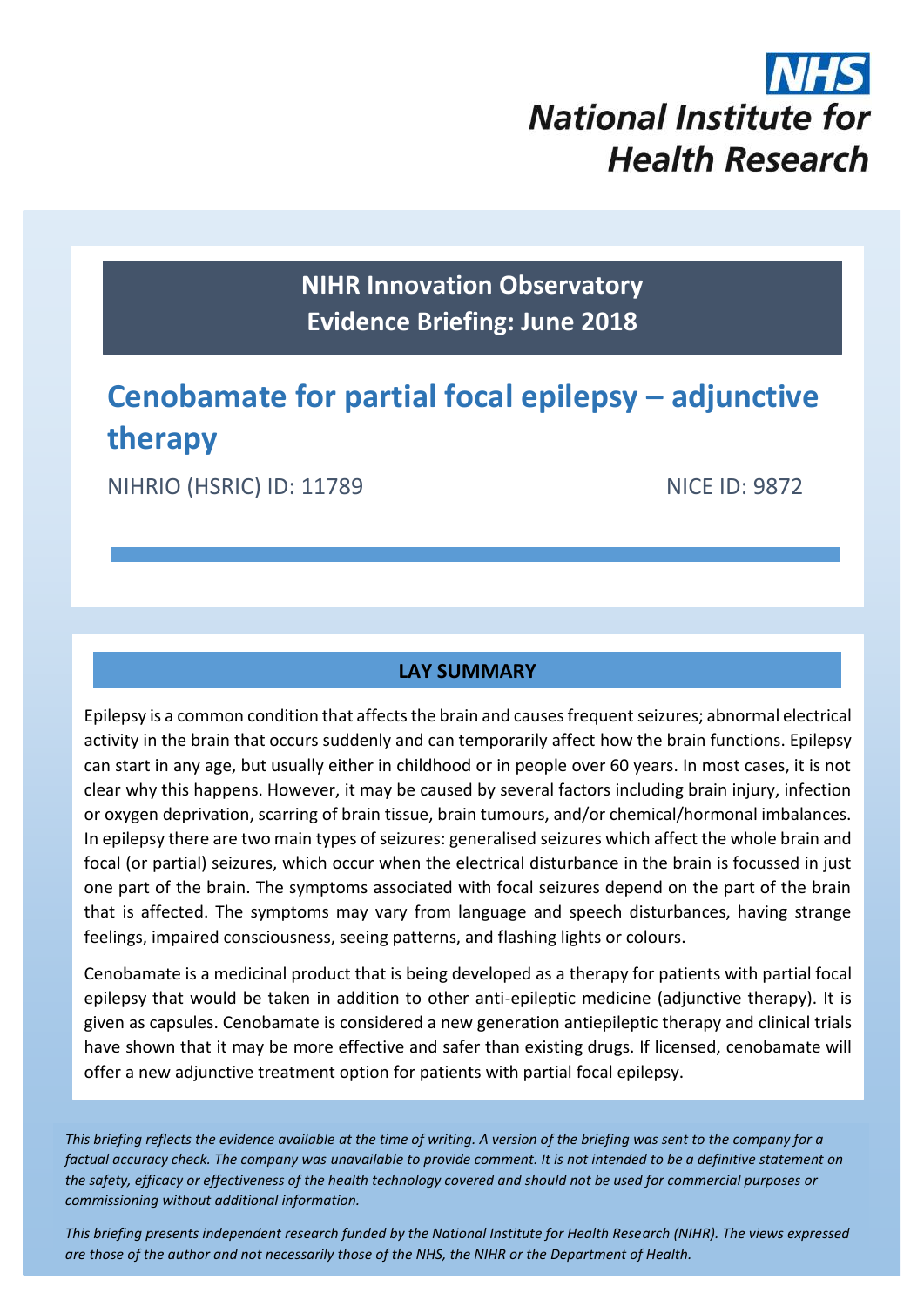#### **TARGET GROUP**

Partial focal epilepsy – adjunctive therapy

#### **TECHNOLOGY**

#### **DESCRIPTION**

Cenobamate (YKP3089) is a novel medicinal product for the treatment of epilepsy. Its exact mechanism of action remains under active investigation; it is a sodium channel blocker, although its binding site is different from that of classical sodium channel blocking drugs and it enhances GABAergic transmission by increasing presynaptic GABA release. This agent displays a broad-spectrum of anticonvulsant activity in rodent seizure and epilepsy models and is also active in models of anxiety and neuropathic pain.<sup>1</sup>

<span id="page-1-1"></span>In the phase II (NCT01397968) clinical trial in subjects with treatment resistant partial onset seizures, cenobamate was given in a titrated dose as capsules. No further details about the treatment schedule are reported.<sup>2</sup> In the phase III (NCT02535091) clinical trial in subjects with partial onset seizures, cenobamate is given as an adjunctive therapy, initially to subjects taking phenytoin or phenobarbital, followed by additional subjects taking anti-epileptic drugs other than phenytoin and phenobarbital to further investigate long-term safety.<sup>3</sup>

Cenobamate does not currently have Marketing Authorisation in the EU for any indication.<sup>4,5</sup>

#### <span id="page-1-0"></span>**INNOVATION and/or ADVANTAGES**

According to SK Bio-Pharmaceuticals, cenobamate is a next generation antiepileptic drug candidate which showed superior efficacy (seizure frequency reduction, seizure free rate) and safety compared to existing drugs through recent phase II studies.<sup>6</sup> If licensed, Cenobamate will offer a new adjunctive treatment option for patients with partial focal epilepsy.

#### **DEVELOPER**

SK Bio-Pharmaceuticals

#### **PATIENT GROUP**

#### **BACKGROUND**

Epilepsy is a common condition that affects the brain and causes frequent seizures. Seizures are bursts of electrical activity in the brain that temporarily affect how it works. Epilepsy can start in any age, but usually either in childhood or in people over 60 years. It is a lifelong condition, although it may slowly improve over time.<sup>7</sup> Epilepsy may be caused by several factors including brain injury due to trauma, infection or oxygen deprivation, scarring of brain tissue, brain tumours, and/or chemical/hormonal imbalances. However, these factors are believed to only explain 30% of epilepsy diagnoses. In cases where the cause is not known, the disease is called idiopathic epilepsy.<sup>8</sup>

In epilepsy there are two main types of seizures: 1) Generalised seizures: including tonic clonic, absence, myoclonic or atonic seizures and 2) Focal (or partial) seizures.<sup>9</sup> Generalized seizures affect the whole brain by an abnormal electrical disturbance. In these seizures, the person affected becomes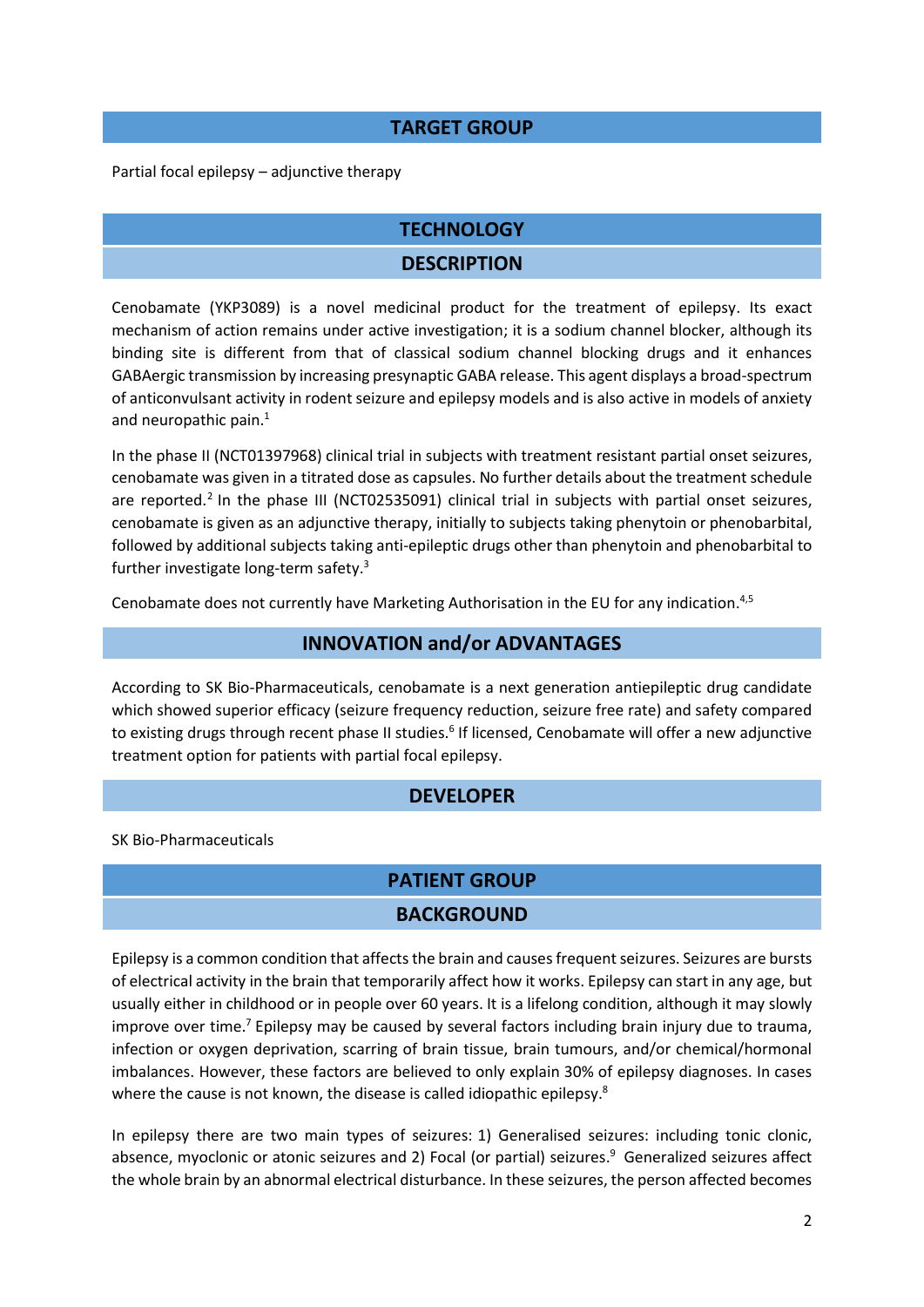unconscious. Before a seizure, the person might experience unusual symptoms that will alert them to a seizure starting.<sup>10</sup>

Focal (partial) seizures occur when the electrical disturbance in the brain is focussed in just one part of the brain. Therefore, the type of seizure will depend on exactly where in the brain it comes from and what functions that area of the brain is responsible for.<sup>11</sup> Temporal lobe epilepsy is the most common form, occurring in the temporal lobe in the brain which is responsible for language, feelings, emotions and memory.<sup>12</sup> Frontal lobe epilepsy is the second most common focal seizure and these seizures usually start and end suddenly. They may produce weakness in certain muscles, including those used to speak.<sup>13</sup> Parietal lobe epilepsy is rare and originates in the parietal area usually resulting in strange sensations. They are also known as sensory seizures.<sup>14</sup> Occipital lobe epilepsy is not common. It affects the sight. Symptoms might include seeing patterns, flashing lights or colours, or images that appear to repeat before the eyes. $15$ 

#### **CLINICAL NEED and BURDEN OF DISEASE**

<span id="page-2-0"></span>Accurate estimates of incidence and prevalence of epilepsy are difficult to achieve because identifying people who may have epilepsy is difficult. There are no direct estimates of the epilepsy prevalence for England. The prevalence of epilepsy was suggested to be between 0.7 to 0.8% for the whole population.<sup>16</sup> Using 2016 mid-year population estimates,<sup>17</sup> it is estimated that epilepsy affects between 386,876 and 442,144 people in England. In addition, it is estimated that misdiagnosis rates of epilepsy range between 5-30%.<sup>[16](#page-2-0)</sup> Incidence is estimated to be 50 per 100,000 per year and the prevalence of active epilepsy in the UK is estimated to be  $5-10$  cases per 1,000.<sup>18</sup> It was found that 60% of people with epilepsy have convulsive seizures, of which two-thirds have focal epilepsies with secondary generalised seizures. About one-third of epilepsy cases have less than one seizure a year, one-third have between one and 12 seizures per year and the remainder have more than one seizure per month [16](#page-2-0) Up to 60% of people with active epilepsy have additional neurological or neuropsychological handicaps, e.g. learning disabilities, behavioural disturbances, discrete cognitive impairment, focal neurological deficit.<sup>19</sup>

#### **PATIENT PATHWAY**

#### **RELEVANT GUIDANCE**

#### **NICE GUIDANCE**

- NICE clinical guideline in development. Epilepsies in adults: diagnosis and management (GID-NG10110). Expected publication January 2021.
- NICE clinical guideline. Epilepsies: diagnosis and management (CG137). January 2012 (updated: April 2018).
- NICE clinical guideline. Transient loss of consciousness ('blackouts') in over 16s (CG109). August 2010 (updated: September 2014).
- NICE quality standard. Transient loss of consciousness ('blackouts') in over 16s (QS71). October 2014.
- NICE quality standard. Epilepsy in adults (QS26). February 2013.
- NICE interventional procedure guidance. Deep brain stimulation for refractory epilepsy (IPG416). January 2012.

NICE Evidence summary. Partial-onset seizures in epilepsy: zonisamide as monotherapy (ESNM17). April 2013.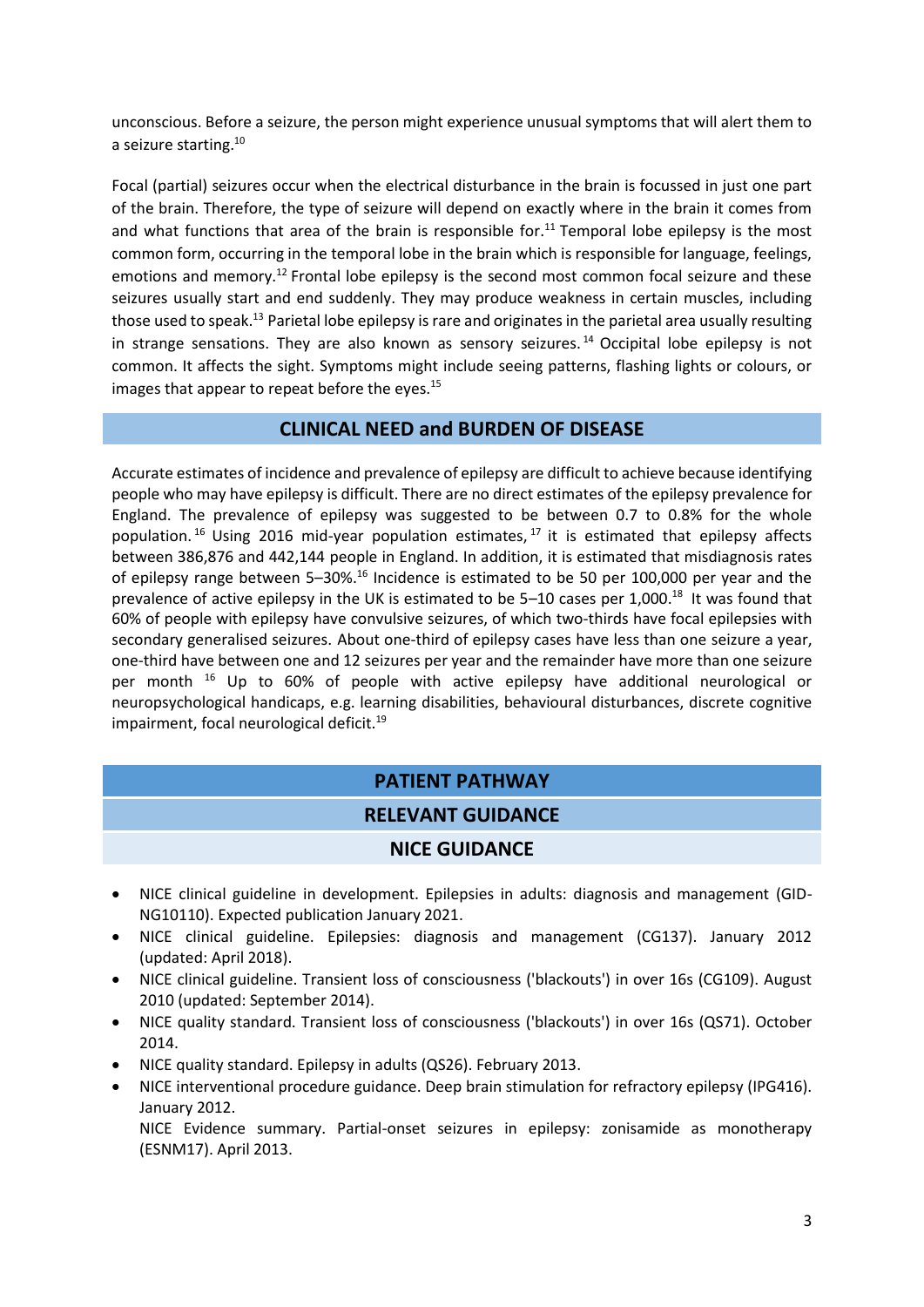#### **NHS ENGLAND and POLICY GUIDANCE**

- NHS England. 2013/14 NHS Standard Contract for Neurosciences: Specialised Neurology (Adult). D04/S/a.
- NHS England. Clinical Commissioning Policy: Deep Brain Stimulation for Refractory Epilepsy (all ages). 170036P. March 2018.
- NHS England. Clinical Commissioning Policy: Vagal Nerve Stimulation for Epilepsy. NHSCB/D04/P/d. April 2013.

#### **OTHER GUIDANCE**

- American Epilepsy Society Guideline. Evidence-Based Guideline: Treatment of Convulsive Status Epilepticus in Children and Adults: Report of the Guideline Committee of the American Epilepsy Society. 2016.<sup>20</sup>
- Scottish Intercollegiate Guidelines Network (SIGN). Diagnosis and management of epilepsy in adults (SIGN 143). May 2015.<sup>21</sup>
- American Academy of Neurology and the American Epilepsy Society. Evidence-based guideline: Management of an unprovoked first seizure in adults: Report of the Guideline Development Subcommittee of the American Academy of Neurology and the American Epilepsy Society. 2015<sup>22</sup>
- American Academy of Neurology. Evidence-based guideline update: vagus nerve stimulation for the treatment of epilepsy: report of the Guideline Development Subcommittee of the American Academy of Neurology. 2013.<sup>23</sup>

#### <span id="page-3-0"></span>**CURRENT TREATMENT OPTIONS**

NICE recommend carbamazepine, clobazam, gabapentin, lamotrigine, levetiracetam, oxcarbazepine, sodium valproate or topiramate as adjunctive treatment in children, young people and adults with focal seizures if first-line treatments are ineffective or not tolerated.<sup>24</sup>

If adjunctive treatment is ineffective or not tolerated, discuss with, or refer to, a tertiary epilepsy specialist. Other anti-epileptic drugs (AEDs) that may be considered by the tertiary epilepsy specialist are eslicarbazepine acetate, lacosamide, phenobarbital, phenytoin, pregabalin, tiagabine, vigabatrin and zonisamide. NICE recommend to carefully consider the risk–benefit ratio when using vigabatrin because of the risk of an irreversible effect on visual fields[.24](#page-3-0)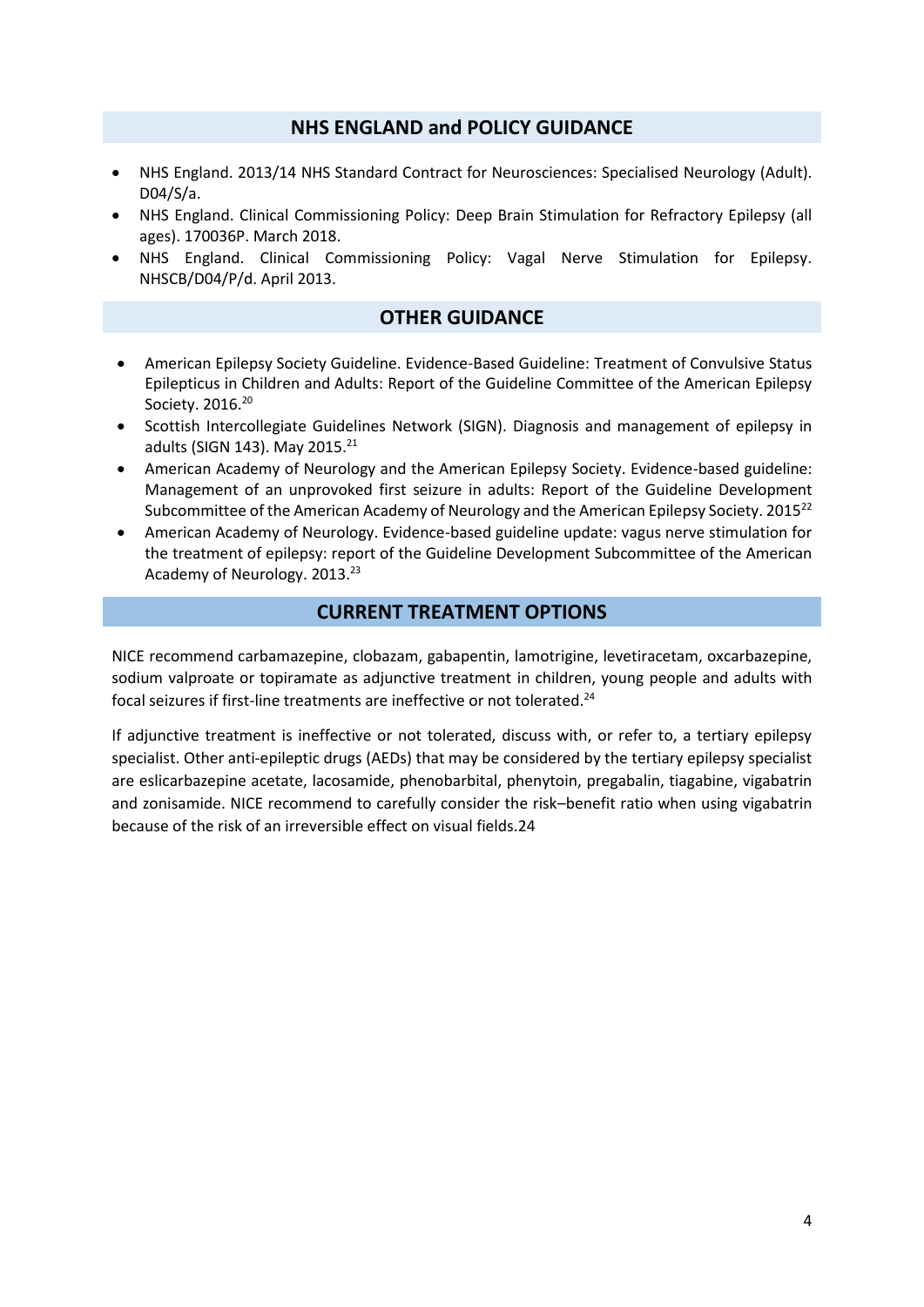### **EFFICACY and SAFETY**

| <b>Trial</b>                        | NCT02535091; 18 to 70 yrs; cenobamate as adjunctive therapy to phenytoid or<br>phenobarbital (and later other anti-epileptic drugs); phase III                                                                                                                                                                                                                                                                                                                                                                                |
|-------------------------------------|-------------------------------------------------------------------------------------------------------------------------------------------------------------------------------------------------------------------------------------------------------------------------------------------------------------------------------------------------------------------------------------------------------------------------------------------------------------------------------------------------------------------------------|
| <b>Sponsor</b>                      | <b>SK Life Science</b>                                                                                                                                                                                                                                                                                                                                                                                                                                                                                                        |
| <b>Status</b>                       | Ongoing                                                                                                                                                                                                                                                                                                                                                                                                                                                                                                                       |
| Source of<br><b>Information</b>     | Trial registry <sup>3</sup>                                                                                                                                                                                                                                                                                                                                                                                                                                                                                                   |
| Location                            | EU (not UK), USA, and other countries                                                                                                                                                                                                                                                                                                                                                                                                                                                                                         |
| <b>Design</b>                       | Open label, single group assignment                                                                                                                                                                                                                                                                                                                                                                                                                                                                                           |
| <b>Participants</b>                 | n= 1,200 (planned); aged 18-70 yrs; diagnosis of partial epilepsy; have<br>uncontrolled partial seizures and require additional AED therapy despite<br>having been treated with at least one AED within approximately the last 2 yrs;<br>on stable antiepileptic treatment regimen                                                                                                                                                                                                                                            |
| <b>Schedule</b>                     | Participants received cenobamate adjunctive therapy. No further details on<br>treatment schedule are reported. Initially, subjects taking phenytoin or<br>phenobarbital will be enrolled followed by additional subjects taking anti-<br>epileptic drugs other than phenytoin and phenobarbital to further investigate<br>long-term safety.                                                                                                                                                                                   |
| Follow-up                           | Active treatment period: not stated<br>Follow up period: 12 mths                                                                                                                                                                                                                                                                                                                                                                                                                                                              |
| Primary<br><b>Outcomes</b>          | Time Frame: 12 mths<br>- Evaluate the pharmacokinetics of cenobamate and concomitant AEDs<br>Number of participants with adverse events (AEs) and serious adverse<br>events (SAEs)<br>- Percentage of participants with laboratory test abnormalities (Hematology)<br>- Percentage of participants with laboratory test abnormalities (Chemistry)<br>- Percentage of participants with laboratory test abnormalities (Urinalysis)<br>- Percentage of participants with vital sign results of potential clinical<br>importance |
| <b>Secondary</b><br><b>Outcomes</b> | None stated                                                                                                                                                                                                                                                                                                                                                                                                                                                                                                                   |
| <b>Key Results</b>                  | $\overline{\phantom{a}}$                                                                                                                                                                                                                                                                                                                                                                                                                                                                                                      |
| <b>Adverse effects</b><br>(AEs)     | $\overline{a}$                                                                                                                                                                                                                                                                                                                                                                                                                                                                                                                |
| <b>Expected</b><br>reporting date   | Primary completion date reported as June 2018. Study completion date<br>reported as December 2018.                                                                                                                                                                                                                                                                                                                                                                                                                            |

| <b>Trial</b>                    | NCT01866111, 18-70 yrs; cenobamate vs placebo; phase II |
|---------------------------------|---------------------------------------------------------|
| <b>Sponsor</b>                  | SK Life Science                                         |
| <b>Status</b>                   | Ongoing                                                 |
| Source of<br><b>Information</b> | Trial registry <sup>25</sup>                            |
| Location                        | EU (not UK), USA, and other countries                   |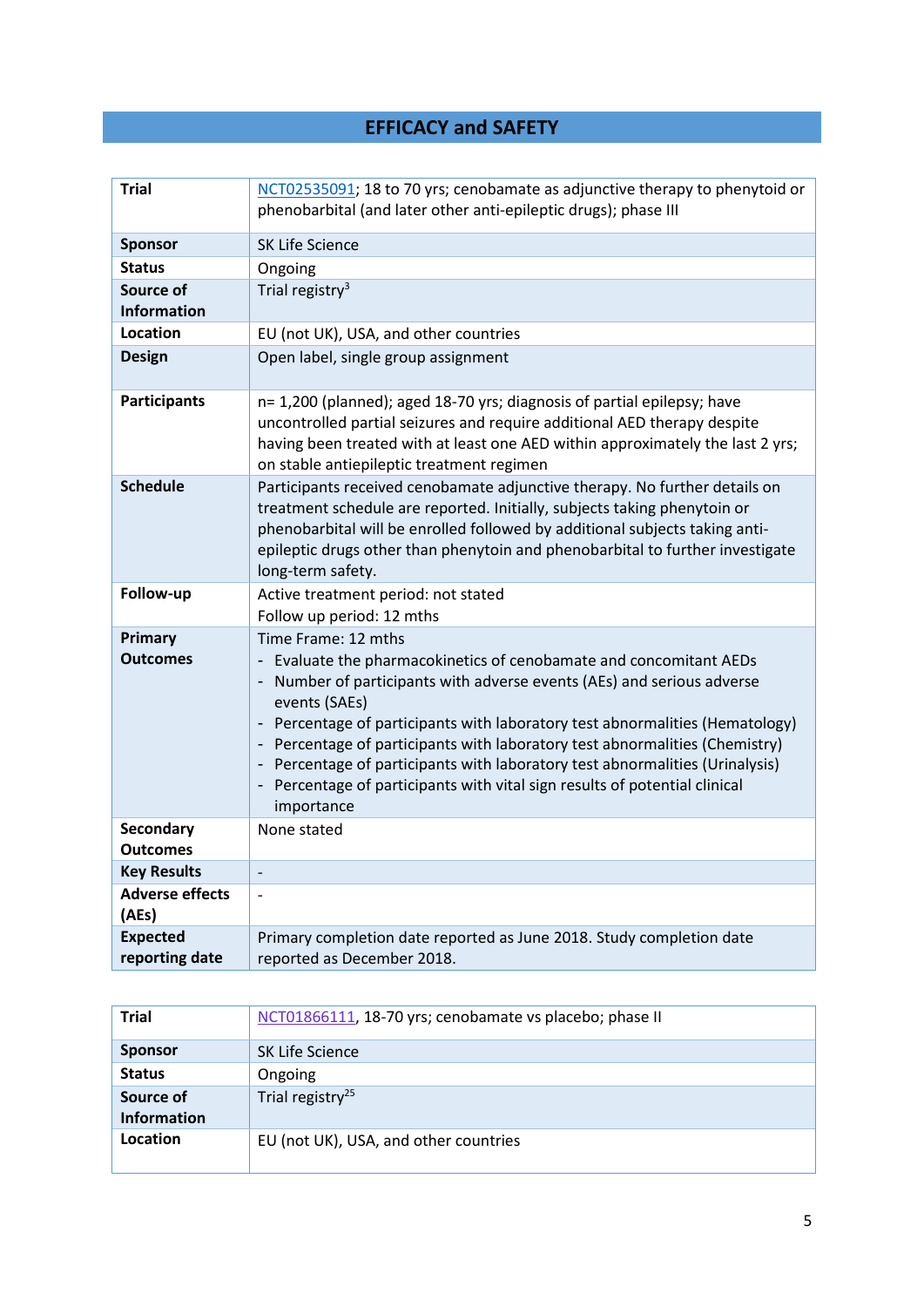| <b>Design</b>                     | Randomised, parallel assignment, double-blind                                                                                                                                                                                                                   |
|-----------------------------------|-----------------------------------------------------------------------------------------------------------------------------------------------------------------------------------------------------------------------------------------------------------------|
| <b>Participants</b>               | n=437; aged 18-70 yrs; a diagnosis of partial epilepsy have uncontrolled partial<br>seizures despite having been treated with at least 1 AED within approximately<br>the last 2 yrs                                                                             |
| <b>Schedule</b>                   | Randomised to cenobamate low dose; cenobamate medium dose;<br>cenobamate high dose; or placebo                                                                                                                                                                  |
| Follow-up                         | Active treatment period: 20 wks<br>Follow-up period: 18 wks                                                                                                                                                                                                     |
| Primary<br><b>Outcomes</b>        | Percent reduction in seizure frequency (average 28-day seizure rate) of<br>complex partial and/or secondarily generalized and/or simple partial motor<br>seizures during the double-blind phase relative to the pre-treatment baseline.<br>[Time Frame: 18 wks] |
| Secondary<br><b>Outcomes</b>      | The response to treatment, defined as a 50% or greater reduction during the<br>double blind phase in the seizure frequency from baseline for the ITT subjects.<br>[Time Frame: 18 wks]                                                                          |
| <b>Key Results</b>                |                                                                                                                                                                                                                                                                 |
| <b>Adverse effects</b><br>(AEs)   | $\overline{\phantom{0}}$                                                                                                                                                                                                                                        |
| <b>Expected</b><br>reporting date | Primary completion date reported as July 2015. Study completion date<br>reported as December 2019.                                                                                                                                                              |

| <b>Trial</b>                    | NCT01397968; aged 18-65 yrs; cenobamate vs placebo; phase II                                                                                                                                                                                                                                                                                 |
|---------------------------------|----------------------------------------------------------------------------------------------------------------------------------------------------------------------------------------------------------------------------------------------------------------------------------------------------------------------------------------------|
| <b>Sponsor</b>                  | <b>SK Life Science</b>                                                                                                                                                                                                                                                                                                                       |
| <b>Status</b>                   | Ongoing                                                                                                                                                                                                                                                                                                                                      |
| Source of<br><b>Information</b> | Trial registry <sup>2</sup>                                                                                                                                                                                                                                                                                                                  |
| Location                        | USA, India, Republic of Korea, Poland                                                                                                                                                                                                                                                                                                        |
| <b>Design</b>                   | Randomised, placebo-controlled, parallel assignment, double-blind                                                                                                                                                                                                                                                                            |
| <b>Participants</b>             | n=222; aged 18-65 yrs; diagnosis of treatment resistant partial epilepsy; have<br>at least 3 simple partial with motor component, complex partial or secondarily<br>generalised seizures per month with no consecutive 21 day seizure free period;<br>treated on a stable dose of :<br>- 1-3 AEDs for at least 12 wks prior to randomization |
| <b>Schedule</b>                 | Randomised to cenobamate given in titrated dose as capsules or placebo<br>capsule.                                                                                                                                                                                                                                                           |
| Follow-up                       | Active treatment period: 12 wks<br>Follow up period: 12 wks                                                                                                                                                                                                                                                                                  |
| Primary<br><b>Outcomes</b>      | Percent change in seizure frequency per 28 days in the treatment period<br>compared to the baseline in the intention to treat (ITT) population. [Time<br>Frame: per 28 days during 12 week treatment period]                                                                                                                                 |
| Secondary<br><b>Outcomes</b>    | Responder rate: An analysis of subjects who experience a 50% or greater<br>reduction in seizure frequency in the treatment period of the double-blind<br>phase. [Time Frame: 12 wks]                                                                                                                                                         |
| <b>Key Results</b>              |                                                                                                                                                                                                                                                                                                                                              |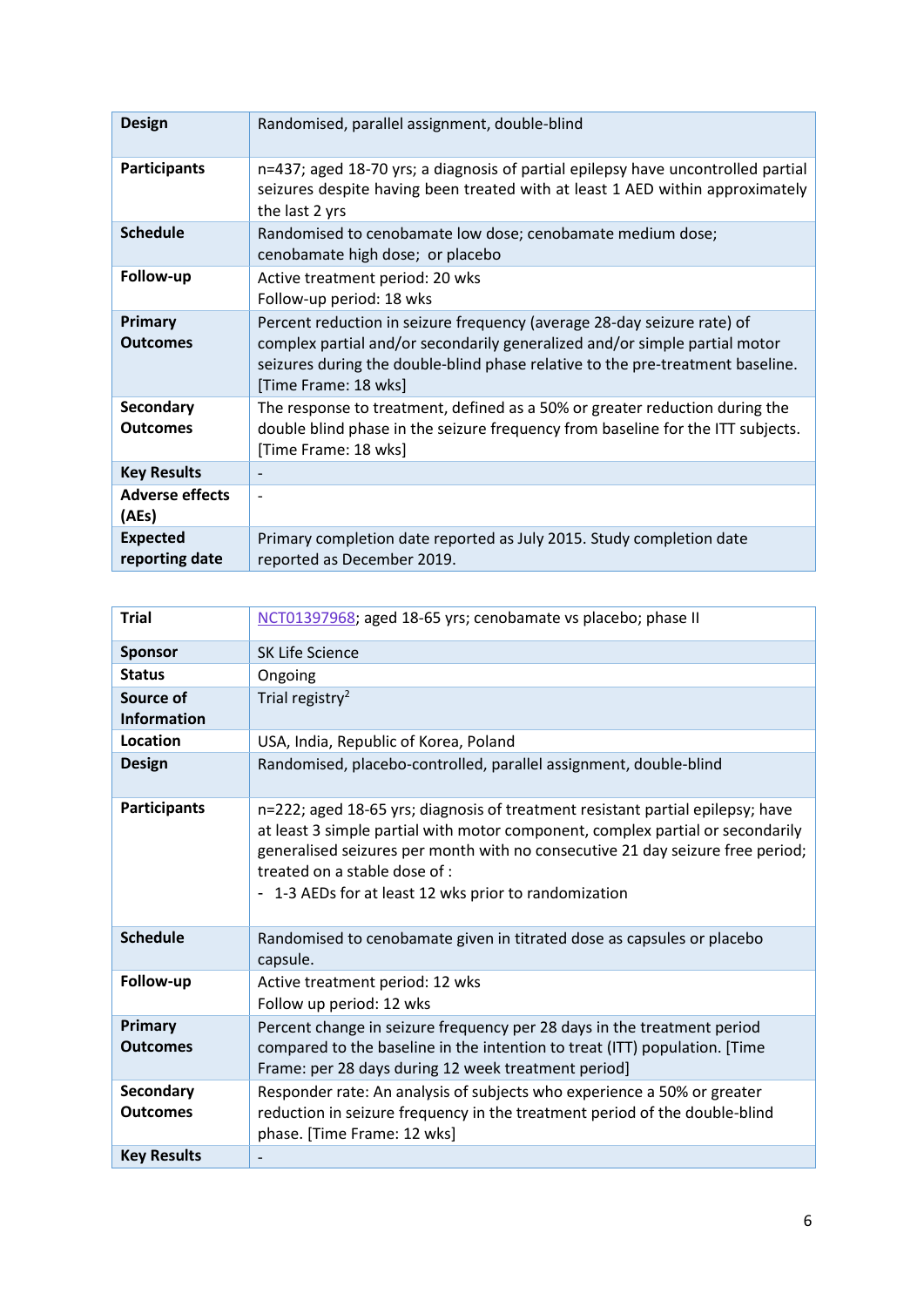| <b>Adverse effects</b><br>(AEs) | $\overline{\phantom{0}}$                                                                           |
|---------------------------------|----------------------------------------------------------------------------------------------------|
| Expected<br>reporting date      | Primary completion date reported as June 2013. Study completion date<br>reported as December 2019. |
|                                 |                                                                                                    |

## **ESTIMATED COST and IMPACT**

#### **COST**

The cost of cenobamate is not yet known.

#### **IMPACT – SPECULATIVE**

#### **IMPACT ON PATIENTS AND CARERS**

- ☐ Reduced mortality/increased length of survival
- 

□ Other □ No impact identified

 $\boxtimes$  Reduced symptoms or disability

#### **IMPACT ON HEALTH and SOCIAL CARE SERVICES**

☐ Increased use of existing services ☐ Decreased use of existing services

☐ Re-organisation of existing services ☐ Need for new services

 $\Box$  Other  $\boxtimes$  None identified

#### **IMPACT ON COSTS and OTHER RESOURCE USE**

☐ Increased drug treatment costs ☐ Reduced drug treatment costs

☐ Other increase in costs ☐ Other reduction in costs

□ Other **□** Other **□** Other **□** Other **□** Other **□** Other **□** Other **□** Other **□** Other **□** 

#### **OTHER ISSUES**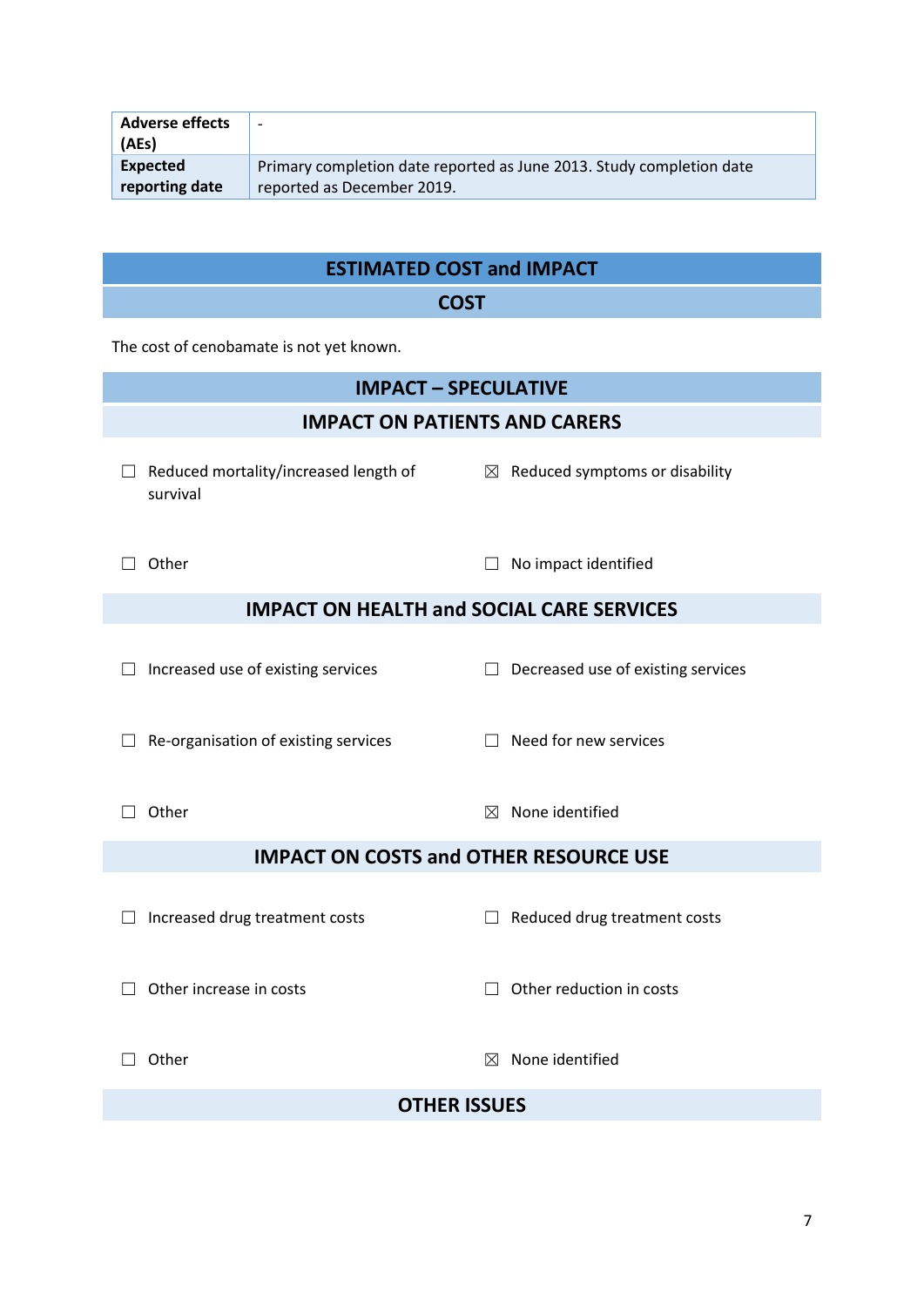$\Box$  Clinical uncertainty or other research question identified

 $\boxtimes$  None identified

#### **REFERENCES**

<sup>1</sup> Zaccara G, Schmidt D. Do traditional anti-seizure drugs have a future? A review of potential anti-seizure drugs in clinical development. *Pharmacological Research*. 2016 Feb; 104:38-48. Available from: [https://ac.els](https://ac.els-cdn.com/S1043661815002881/1-s2.0-S1043661815002881-main.pdf?_tid=3a2036a5-8577-41bb-aa38-240dbbfca16f&acdnat=1522157425_d0a4ebd0c34461f461731644ad6fa286)[cdn.com/S1043661815002881/1-s2.0-S1043661815002881-main.pdf?\\_tid=3a2036a5-8577-41bb-aa38-](https://ac.els-cdn.com/S1043661815002881/1-s2.0-S1043661815002881-main.pdf?_tid=3a2036a5-8577-41bb-aa38-240dbbfca16f&acdnat=1522157425_d0a4ebd0c34461f461731644ad6fa286) [240dbbfca16f&acdnat=1522157425\\_d0a4ebd0c34461f461731644ad6fa286](https://ac.els-cdn.com/S1043661815002881/1-s2.0-S1043661815002881-main.pdf?_tid=3a2036a5-8577-41bb-aa38-240dbbfca16f&acdnat=1522157425_d0a4ebd0c34461f461731644ad6fa286) [Accessed 27th Mar 2018] <sup>2</sup> ClinicalTrials.gov. *Efficacy and safety of YKP3089 in subjects with treatment resistant partial onset seizures: NCT01397968.* Available from:<https://clinicaltrials.gov/ct2/show/NCT01397968> [Accessed 27th Mar 2018] <sup>3</sup> ClinicalTrials.gov. *Safety and pharmacokinetic study of YKP3089 as adjunctive therapy in subjects with partial onset seizures: NCT02535091*. Available from:<https://clinicaltrials.gov/ct2/show/NCT02535091> [Accessed 4th Jun 2018] <sup>4</sup> British National Formulary. *Search results.* Available from: <https://bnf.nice.org.uk/#Search?q=Cenobamate> [Accessed 27<sup>th</sup> Mar 2018] <sup>5</sup> British National Formulary. *Search results.* Available from: <https://bnf.nice.org.uk/#Search?q=YKP3089> [Accessed 27<sup>th</sup> Mar 2018] <sup>6</sup> SK Bio-Pharmaceuticals Co. Ltd. *Cenobamate (YKP3089)*. Available from: [http://skbp.com/pipeline/pl\\_03.asp](http://skbp.com/pipeline/pl_03.asp) [Accessed 27<sup>th</sup> Mar 2018] <sup>7</sup> NHS Choices. *Epilepsy*. Available from<https://www.nhs.uk/conditions/epilepsy/>[Accessed 4th Jun 2018] <sup>8</sup> Epilepsy Research UK. *Causes of epilepsy*. Available from <https://www.epilepsyresearch.org.uk/aboutepilepsy/causes-of-epilepsy/> [Accessed 4<sup>th</sup> Jun 2018] <sup>9</sup> Young Epilepsy. *Epilepsy seizures*. Available from: [https://www.youngepilepsy.org.uk/about-epilepsy/epilepsy](https://www.youngepilepsy.org.uk/about-epilepsy/epilepsy-seizures/)[seizures/](https://www.youngepilepsy.org.uk/about-epilepsy/epilepsy-seizures/) [Accessed 4<sup>th</sup> Jun 2018] <sup>10</sup> Young Epilepsy. *Generalised seizures*. Available from: [https://www.youngepilepsy.org.uk/about](https://www.youngepilepsy.org.uk/about-epilepsy/epilepsy-seizures/generalised-seizures/)[epilepsy/epilepsy-seizures/generalised-seizures/](https://www.youngepilepsy.org.uk/about-epilepsy/epilepsy-seizures/generalised-seizures/) [Accessed 4<sup>th</sup> Jun 2018] <sup>11</sup> Young Epilepsy. *Focal (partial) seizures.* Available from: [https://www.youngepilepsy.org.uk/about](https://www.youngepilepsy.org.uk/about-epilepsy/epilepsy-seizures/focal-partial-seizures/)[epilepsy/epilepsy-seizures/focal-partial-seizures/](https://www.youngepilepsy.org.uk/about-epilepsy/epilepsy-seizures/focal-partial-seizures/) [Accessed 4<sup>th</sup> Jun 2018] <sup>12</sup> Young Epilepsy. *Temporal lobe epilepsy.* Available from: [https://www.youngepilepsy.org.uk/about](https://www.youngepilepsy.org.uk/about-epilepsy/seizures/focal-partial-seizures/temporal-lobes.html)[epilepsy/seizures/focal-partial-seizures/temporal-lobes.html](https://www.youngepilepsy.org.uk/about-epilepsy/seizures/focal-partial-seizures/temporal-lobes.html) [Accessed 4<sup>th</sup> Jun 2018] <sup>13</sup> Young Epilepsy*. Frontal lobe epilepsy.* Available from: [https://www.youngepilepsy.org.uk/about](https://www.youngepilepsy.org.uk/about-epilepsy/seizures/focal-partial-seizures/front-lobes.html)[epilepsy/seizures/focal-partial-seizures/front-lobes.html](https://www.youngepilepsy.org.uk/about-epilepsy/seizures/focal-partial-seizures/front-lobes.html) [Accessed 4<sup>th</sup> Jun 2018] <sup>14</sup> Young Epilepsy*. Parietal lobe epilepsy.* Available from: [https://www.youngepilepsy.org.uk/about](https://www.youngepilepsy.org.uk/about-epilepsy/seizures/focal-partial-seizures/parietal-lobes.html)[epilepsy/seizures/focal-partial-seizures/parietal-lobes.html](https://www.youngepilepsy.org.uk/about-epilepsy/seizures/focal-partial-seizures/parietal-lobes.html) [Accessed 4<sup>th</sup> Jun 2018] <sup>15</sup> Young Epilepsy*. Occipital lobe epilepsy.* Available from: [https://www.youngepilepsy.org.uk/about](https://www.youngepilepsy.org.uk/about-epilepsy/seizures/focal-partial-seizures/occiptal-lobes.html)[epilepsy/seizures/focal-partial-seizures/occiptal-lobes.html](https://www.youngepilepsy.org.uk/about-epilepsy/seizures/focal-partial-seizures/occiptal-lobes.html) [Accessed 4<sup>th</sup> Jun 2018] <sup>16</sup> National Clinical Guideline Centre (UK). The Diagnosis and Management of the Epilepsies in Adults and Children in Primary and Secondary Care: Pharmacological Update of Clinical Guideline 20 - NICE Clinical Guidelines, No. 137. London*: Royal College of Physicians (UK)*; Jan 2012. Available from: <https://www.ncbi.nlm.nih.gov/pubmedhealth/PMH0079780/> [Accessed 12th Jun 2018] <sup>17</sup> Office for National Statistics. *Population Estimates for UK, England and Wales, Scotland and Northern Ireland:*  **mid-2016. https://willipide.org/community/informediate/setters/informediate/setters/informediate/setters/informediate/setters/informediate/setters/informediate/setters/informediate/setters/informediate/setters/informedi** [https://www.ons.gov.uk/peoplepopulationandcommunity/populationandmigration/populationestimates/bull](https://www.ons.gov.uk/peoplepopulationandcommunity/populationandmigration/populationestimates/bulletins/annualmidyearpopulationestimates/mid2016#main-points) [etins/annualmidyearpopulationestimates/mid2016#main-points](https://www.ons.gov.uk/peoplepopulationandcommunity/populationandmigration/populationestimates/bulletins/annualmidyearpopulationestimates/mid2016#main-points) [Accessed 24th Nov 2017] <sup>18</sup> National Institute for Health and Care Excellence. *Clinical guideline: Epilepsies: diagnosis and management (CG137).* January 2012 (updated: April 2018). Available from: <https://www.nice.org.uk/guidance/cg137/chapter/Introduction> [Accessed 27th Mar 2018] 1

<sup>19</sup> Brown S, Betts T, Crawford P, Hall B, Shorvon S, Wallace S, Epilepsy needs revisited: a revised epilepsy needs document for the UK. Seizure. 1998 Dec; 7(6):435-46. Available from: [https://doi.org/10.1016/S1059-](https://doi.org/10.1016/S1059-1311(98)80001-0) [1311\(98\)80001-0](https://doi.org/10.1016/S1059-1311(98)80001-0)

<sup>20</sup> Glauser T, Shinnar S, Gloss D, Alldredge B, Arya R, Bainbridge J, et al.